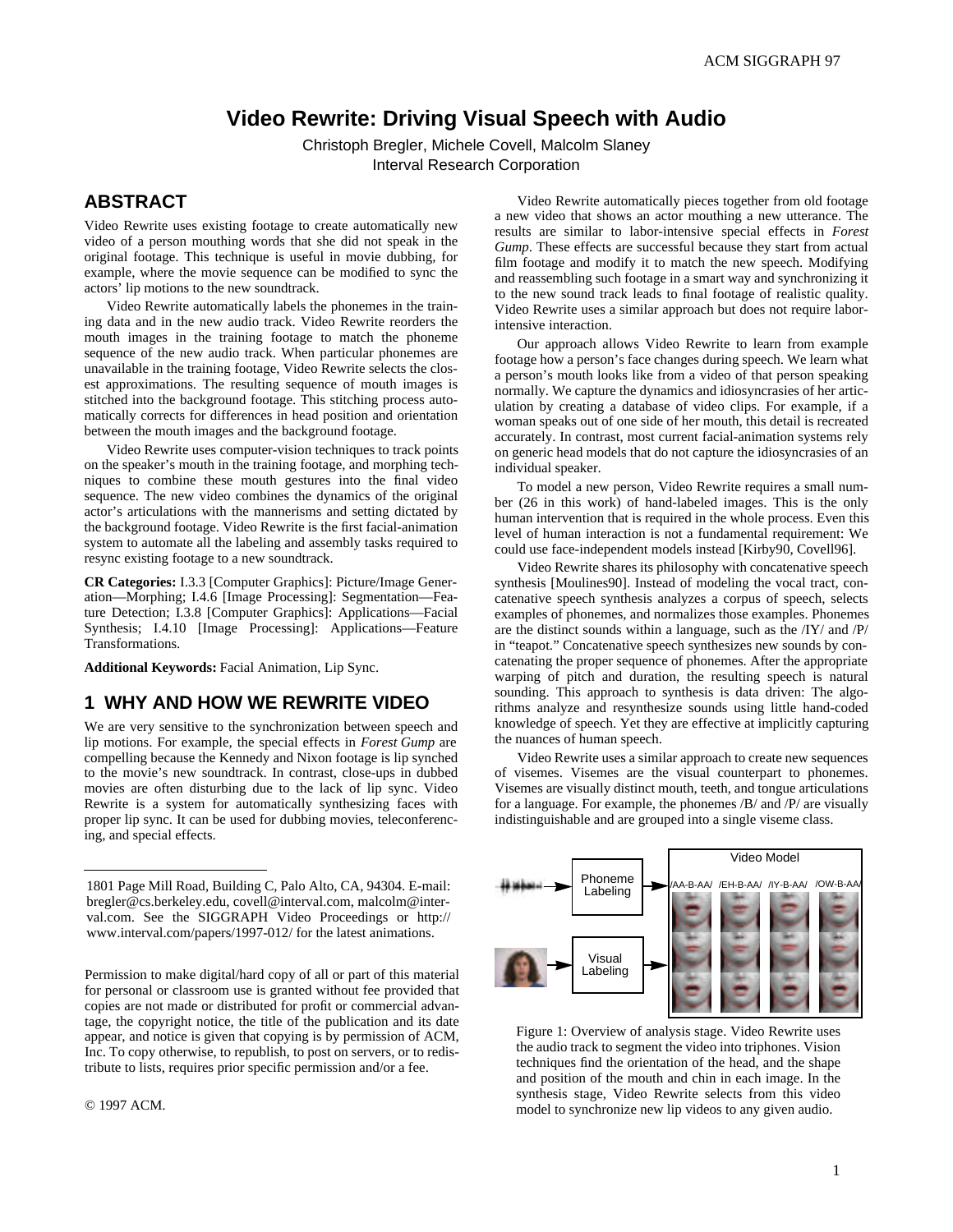Video Rewrite creates new videos using two steps: analysis of a training database and synthesis of new footage. In the *analysis* stage, Video Rewrite automatically segments into phonemes the audio track of the training database. We use these labels to segment the video track as well. We automatically track facial features in this segmented footage. The phoneme and facial labels together completely describe the visemes in the training database. In the *synthesis* stage, our system uses this video database, along with a new utterance. It automatically retrieves the appropriate viseme sequences, and blends them into a background scene using morphing techniques. The result is a new video with lip and jaw movements that synchronize to the new audio. The steps used in the analysis stage are shown in Figure 1; those of the synthesis stage are shown in Figure 2.

In the remainder of this paper, we first review other approaches to synthesizing talking faces (Section 2). We then describe the analysis and synthesis stages of Video Rewrite. In the analysis stage (Section 3), a collection of video is analyzed and stored in a database that matches sounds to video sequences. In the synthesis stage (Section 4), new speech is labeled, and the appropriate sequences are retrieved from the database. The final sections of this paper describe our results (Section 5), future work (Section 6), and contributions (Section 7).

# **2 SYNTHETIC VISUAL SPEECH**

Facial-animation systems build a model of what a person's speech sounds and looks like. They use this model to generate a new output sequence, which matches the (new) target utterance. On the model-building side (analysis), there are typically three distinguishing choices: how the facial appearance is learned or described, how the facial appearance is controlled or labeled, and how the viseme labels are learned or described. For outputsequence generation (synthesis), the distinguishing choice is how the target utterance is characterized. This section reviews a representative sample of past research in these areas.

# **2.1 Source of Facial Appearance**

Many facial-animation systems use a generic 3D mesh model of a face [Parke72, Lewis91, Guiard-Marigny94], sometimes adding texture mapping to improve realism [Morshima91, Cohen93, Waters95]. Another synthetic source of face data is hand-drawn images [Litwinowicz94]. Other systems use real faces for their source examples, including approaches that use 3D scans [Williams90] and still images [Scott94]. We use video footage to train Video Rewrite's models.



Figure 2: Overview of synthesis stage. Video Rewrite segments new audio and uses it to select triphones from the video model. Based on labels from the analysis stage, the new mouth images are morphed into a new background face.

# **2.2 Facial Appearance Control**

Once a facial model is captured or created, the control parameters that exercise that model must be defined. In systems that rely on a 3D mesh model for appearance, the control parameters are the allowed 3D mesh deformations. Most of the image-based systems label the positions of specific facial locations as their control parameters. Of the systems that use facial-location labels, most rely on manual labeling of each example image [Scott94, Litwinowicz94]. Video Rewrite creates its video model by automatically labeling specific facial locations.

# **2.3 Viseme Labels**

Many facial-animation systems label different visual configurations with an associated *phoneme*. These systems then match these phoneme labels with their corresponding labels in the target utterance. With synthetic images, the phoneme labels are artificial or are learned by analogy [Morshima91]. For natural images, taken from a video of someone speaking, the phonemic labels can be generated manually [Scott94] or automatically. Video Rewrite determines the phoneme labels automatically (Section 3.1).

# **2.4 Output-Sequence Generation**

The goal of facial animation is to generate an image sequence that matches a target utterance. When phoneme labels are used, those for the target utterance can be entered manually [Scott94] or computed automatically [Lewis91, Morshima91]. Another option for phoneme labeling is to create the new utterance with synthetic speech [Parke72, Cohen93, Waters95]. Approaches, that do not use phoneme labels include motion capture of facial locations that are artificially highlighted [Williams90, Guiard-Marigny94] and manual control by an animator [Litwinowicz94]. Video Rewrite uses a combination of phoneme labels (from the target utterance) and facial-location labels (from the video-model segments). Video Rewrite derives all these labels automatically.

Video Rewrite is the first facial-animation system to automate all these steps and to generate realistic lip-synched video from natural speech and natural images.

# **3 ANALYSIS FOR VIDEO MODELING**

As shown in Figure 1, the analysis stage creates an annotated database of example video clips, derived from unconstrained footage. We refer to this collection of annotated examples as a video model. This model captures how the subject's mouth and jaw move during speech. These training videos are labeled automatically with the phoneme sequence uttered during the video, and with the locations of fiduciary points that outline the lips, teeth, and jaw.

As we shall describe, the phonemic labels are from a timealigned transcript of the speech, generated by a hidden Markov model (HMM). Video Rewrite uses the phonemic labels from the HMM to segment the input footage into short video clips, each showing three phonemes or a triphone. These triphone videos, with the fiduciary-point locations and the phoneme labels, are stored in the video model.

In Sections 3.1 and 3.2, we describe the visual and acoustic analyses of the video footage. In Section 4, we explain how to use this model to synthesize new video.

# **3.1 Annotation Using Image Analysis**

Video Rewrite uses any footage of the subject speaking. As her face moves within the frame, we need to know the mouth position and the lip shapes at all times. In the synthesis stage, we use this information to warp overlapping videos such that they have the same lip shapes, and to align the lips with the background face.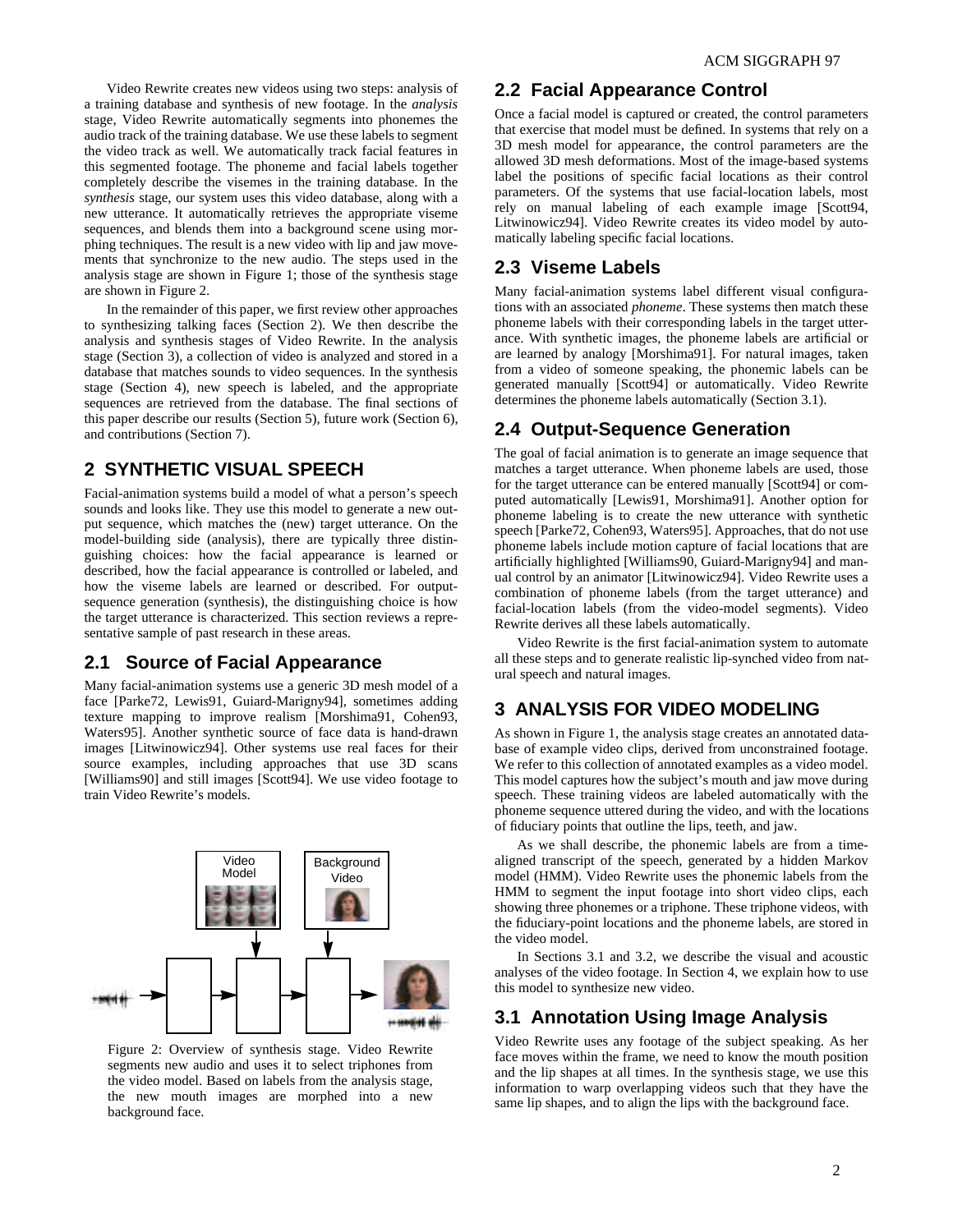Manual labeling of the fiduciary points around the mouth and jaw is error prone and tedious. Instead, we use computer-vision techniques to label the face and to identify the mouth and its shape. A major hurdle to automatic annotation is the low resolution of the images. In a typical scene, the lip region has a width of only 40 pixels. Conventional contour-tracking algorithms [Kass87, Yuille89] work well on high-contrast outer lip boundaries with some user interaction, but fail on inner lip boundaries at this resolution, due to the low signal-to-noise ratios. Grayscale-based algorithms, such as eigenimages [Kirby90, Turk91], work well at low resolutions, but estimate only the location of the lips or jaw, rather than estimating the desired fiduciary points. Eigenpoints [Covell96], and other extensions of eigenimages [Lanitis95], estimate control points reliably and automatically, even in such lowresolution images. As shown in Figure 3, eigenpoints learns how fiduciary points move as a function of the image appearance, and then uses this model to label new footage.

Video Rewrite labels each image in the training video using a total of 54 eigenpoints: 34 on the mouth (20 on the outer boundary, 12 on the inner boundary, 1 at the bottom of the upper teeth, and 1 at the top of the lower teeth) and 20 on the chin and jaw line. There are two separate eigenpoint analyses. The first eigenspace controls the placement of the 34 fiduciary points on the mouth, using  $50 \times 40$  pixels around the nominal mouth location, a region that covers the mouth completely. The second eigenspace controls the placement of the 20 fiduciary points on the chin and jaw line, using  $100 \times 75$  pixels around the nominal chin-location, a region that covers the upper neck and the lower part of the face.

We created the two eigenpoint models for locating the fiduciary points from a small number of images. We hand annotated only 26 images (of 14,218 images total; about 0.2%). We extended the hand-annotated dataset by morphing pairs of annotated images to form intermediate images, expanding the original 26 to 351 annotated images without any additional manual work. We then derived eigenpoints models using this extended data set.

We use eigenpoints to find the mouth and jaw and to label their contours. The derived eigenpoint models locate the facial features using six basis vectors for the mouth and six different vectors for the jaw. Eigenpoints then places the fiduciary points around the feature locations: 32 basis vectors place points around the lips and 64 basis vectors place points around the jaw.

Eigenpoints assumes that the features (the mouth or the jaw) are undergoing pure translational motion. It does a comparatively poor job at modeling rotations and scale changes. Yet, Video Rewrite is designed to use unconstrained footage. We expect rotations and scale changes. Subjects may lean toward the camera or turn away from it, tilt their heads to the side, or look up from under their eyelashes.

To allow for a variety of motions, we warp each face image into a standard reference plane, prior to eigenpoints labeling. We



The labels provided by eigenpoints allow us automatically to (1) build the database of example lip configurations, and (2) track the features in a background scene that we intend to modify. Section 4.2 describes how we match the points we find in step 1 to each other and to the points found in step 2.

# **3.2 Annotation Using Audio Analysis**

All the speech data in Video Rewrite (and their associated video) are segmented into sequences of phonemes. Although single phonemes are a convenient representation for linguistic analysis, they are not appropriate for Video Rewrite. We want to capture the visual dynamics of speech. To do so correctly, we must consider *coarticulation*, which causes the lip shapes for many phonemes to be modified based on the phoneme's context. For example, the /T/ in "beet" looks different from the  $/T/$  in "boot."

Therefore, Video Rewrite segments speech and video into triphones: collections of three sequential phonemes. The word "teapot" is split into the sequence of triphones  $/SL-T-IY/$ ,  $/T-IV-P/$ ,  $/$ IY-P-AA $/$ ,  $/$ P-AA-T $/$ , and  $/$ AA-T-SIL $/$ . When we synthesize a video, we emphasize the middle of each triphone. We cross-fade the overlapping regions of neighboring triphones. We thus ensure that the precise transition points are not critical, and that we can capture effectively many of the dynamics of both forward and backward coarticulation.

Video Rewrite uses HMMs [Rabiner89] to label the training footage with phonemes. We trained the HMMs using the TIMIT speech database [Lamel86], a collection of 4200 utterances with phonemic transcriptions that gives the uttered phonemes and their timing. Each of the 61 phoneme categories in TIMIT is modeled with a separate three-state HMM. The emission probabilities of each state are modeled with mixtures of eight Gaussians with diagonal covariances. For robustness, we split the available data by gender and train two speaker-independent, gender-specific systems, one based on 1300 female utterances, and one based on 2900 male utterances.

We used these gender-specific HMMs to create a fine-grained phonemic transcription of our input footage, using forced Viterbi



Figure 3: Overview of eigenpoints. A small set of handlabeled facial images is used to train subspace models. Given a new image, the eigenpoint models tell us the positions of points on the lips and jaw.

1.  $/SIL/$  indicates silence. Two  $/SIL/$  in a row are used at the beginnings and ends of utterances to allow all segments including the beginning and end—to be treated as triphones.



Figure 4: Mask used to estimate the global warp. Each image is warped to account for changes in the head's position, size, and rotation. The transform minimizes the difference between the transformed images and the face template. The mask (left) forces the minimization to consider only the upper face (right).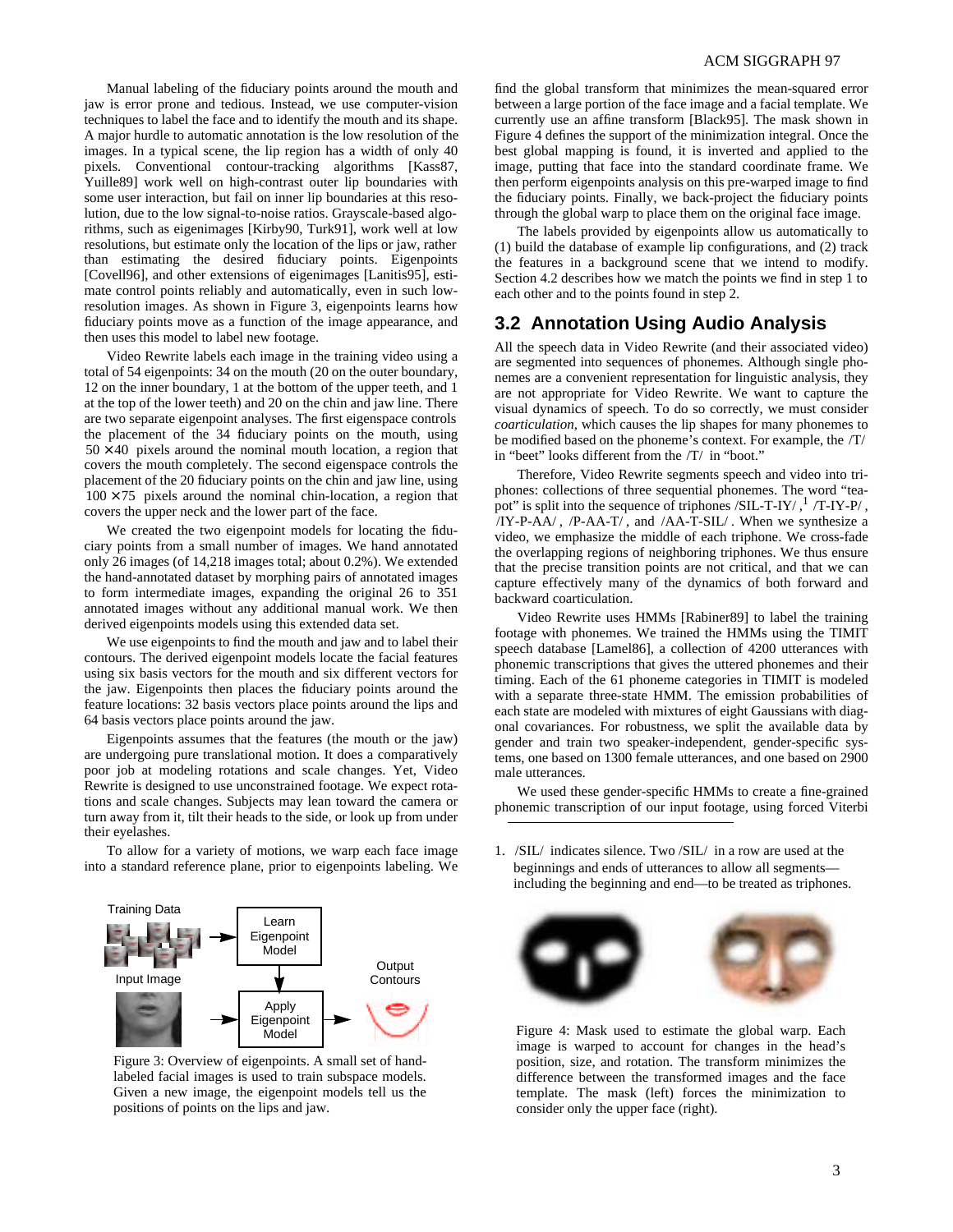search [Viterbi67]. Forced Viterbi uses unaligned sentence-level transcriptions and a phoneme-level pronunciation dictionary to create a time-aligned phoneme-level transcript of the speech. From this transcript, Video Rewrite segments the video automatically into triphone videos, labels them, and includes them in the video model.

## **4 SYNTHESIS USING A VIDEO MODEL**

As shown in Figure 2, Video Rewrite synthesizes the final lipsynced video by labeling the new speech track, selecting a sequence of triphone videos that most accurately matches the new speech utterance, and stitching these images into a background video.

The background video sets the scene and provides the desired head position and movement. The background sequence in Video Rewrite includes most of the subject's face as well as the scene behind the subject. The frames of the background video are taken from the source footage in the same order as they were shot. The head tilts and the eyes blink, based on the background frames.

In contrast, the different triphone videos are used in whatever order is needed. They simply show the motions associated with articulation. For all the animations in this paper, the triphone images include the mouth, chin, and part of the cheeks, so that the chin and jaw move and the cheeks dimple appropriately as the mouth articulates. We use illumination-matching techniques [Burt83] to avoid visible seams between the triphone and background images.

The first step in synthesis (Figure 2) is labeling the new soundtrack. We label the new utterance with the same HMM that we used to create the video-model phoneme labels. In Sections 4.1 and 4.2, we describe the remaining steps: selecting triphone videos and stitching them into the background.

# **4.1 Selection of Triphone Videos**

The new speech utterance determines the target sequence of speech sounds, marked with phoneme labels. We would like to find a sequence of triphone videos from our database that matches this new speech utterance. For each triphone in the new utterance, our goal is to find a video example with exactly the transition we need, and with lip shapes that match the lip shapes in neighboring triphone videos. Since this goal often is not reachable, we compromise by a choosing a sequence of clips that approximates the desired transitions and shape continuity.

Given a triphone in the new speech utterance, we compute a matching distance to each triphone in the video database. The matching metric has two terms: the *phoneme-context distance*, , and the *distance between lip shapes* in overlapping visual tri-*Dp* phones,  $D_s$ . The total error is

$$
error = D_p + (1 - )D_s,
$$

where the weight, , is a constant that trades off the two factors.

The phoneme-context distance,  $D_n$ , is based on categorical The phoneme-context distance,  $D_p$ , is based on categorical distances between phoneme categories and between viseme classes. Since Video Rewrite does not need to create a new soundtrack (it needs only a new video track), we can cluster phonemes into viseme classes, based on their visual appearance.

We use 26 viseme classes. Ten are consonant classes: (1) /CH/, /JH/, /SH/, /ZH/; (2) /K/, /G/, /N/, /L/; (3) /T/, /D/,  $\langle S \rangle$  ,  $\langle Z \rangle$  ; (4)  $\langle P \rangle$  ,  $\langle B \rangle$  ,  $\langle M \rangle$  ; (5)  $\langle F \rangle$  ,  $\langle V \rangle$  ; (6)  $\langle TH \rangle$  ,  $\langle DH \rangle$  ; (7)  $\langle W \rangle$ ,  $\langle R \rangle$ ; (8)  $\langle HH \rangle$ ; (9)  $\langle Y \rangle$ ; and (10)  $\langle NG \rangle$ . Fifteen are vowel classes: one each for  $/EH/$ ,  $/FY/$ ,  $/ER/$ ,  $/UH/$ ,  $/AA/$   $/AO/$ , , /AY/, /UW/, /OW/, /OY/, /IY/, /IH/, /AE/, /AH/. One class is for silence, /SIL/. /EH/, /EY/, /ER/, /UH/, /AA/ /AO/ /AW/, /AY/, /UW/, /OW/, /OY/, /IY/, /IH/, /AE/, /AH/

The phoneme-context distance,  $D_n$ , is the weighted sum of The phoneme-context distance,  $D_p$ , is the weighted sum of phoneme distances between the target phonemes and the videomodel phonemes within the context of the triphone. If the phonemic categories are the same (for example,  $\overline{P}$  and  $\overline{P}$ ), then this distance is 0. If they are in different viseme classes ( $\sqrt{P}$  and  $\sqrt{I}Y$ ), then the distance is 1. If they are in different phonemic categories but are in the same viseme class  $(P/$  and  $/B/$ ), then the distance is a value between 0 and 1. The intraclass distances are derived from published confusion matrices [Owens85].

In  $D_p$ , the center phoneme of the triphone has the largest weight, and the weights drop smoothly from there. Although the video model stores only triphone images, we consider the triphone's original context when picking the best-fitting sequence. In current animations, this context covers the triphone itself, plus one phoneme on either side.

The second term,  $D_s$ , measures how closely the mouth con-<br>*a* match in evenlencing aggregate of odiscent triplens videos tours match in overlapping segments of adjacent triphone videos. In synthesizing the mouth shapes for "teapot" we want the contours for the  $\frac{1}{Y}$  and  $\frac{P}{\text{}}$  in the lip sequence used for  $\frac{1}{T-1}Y-P$  to match the contours for the  $\langle IY \rangle$  and  $\langle P \rangle$  in the sequence used for /IY-P-AA/. We measure this similarity by computing the Euclidean distance, frame by frame, between four-element feature vectors containing the overall lip width, overall lip height, inner lip height, and height of visible teeth.

The lip-shape distance  $(D_a)$  between two triphone videos is minimized with the correct time alignment. For example, consider the overlapping contours for the  $\overline{P}$  in  $\overline{T}$ -IY-P/ and  $\overline{I}$ -P-AA/. The  $\mathbb{P}'$  phoneme includes both a silence, when the lips are pressed together, and an audible release, when the lips move rapidly apart. The durations of the initial silence within the  $\overline{P}$  phoneme may be different. The phoneme labels do not provide us with this level of detailed timing. Yet, if the silence durations are different, the lip-shape distance for two otherwise-well-matched videos will be large. This problem is exacerbated by imprecision in the HMM phonemic labels.

We want to find the temporal overlap between neighboring triphones that maximizes the similarity between the two lip shapes. We shift the two triphones relative to each other to find the best temporal offset and duration. We then use this optimal overlap both in computing the lip-shape distance,  $D_s$ , and in cross-fading the *triphone* videos during the extinction of  $\overline{D}$ . The entimal evening is triphone videos during the stitching step. The optimal overlap is the one that minimizes  $D<sub>s</sub>$  while still maintaining a minimumallowed overlap.

Since the fitness measure for each triphone segment depends on that segment's neighbors in both directions, we select the sequence of triphone segments using dynamic programming over the entire utterance. This procedure ensures the selection of the optimal segments.

# **4.2 Stitching It Together**

Video Rewrite produces the final video by stitching together the appropriate entries from the video database. At this point, we have already selected a sequence of triphone videos that most closely matches the target audio. We need to align the overlapping lip images temporally. This internally time-aligned sequence of videos is then time aligned to the new speech utterance. Finally, the resulting sequences of lip images are spatially aligned and are stitched into the background face. We describe each step in turn.

#### **4.2.1 Time Alignment of Triphone Videos**

We have a sequence of triphone videos that we must combine to form a new mouth movie. In combining the videos, we want to maintain the dynamics of the phonemes and their transitions. We need to time align the triphone videos carefully before blending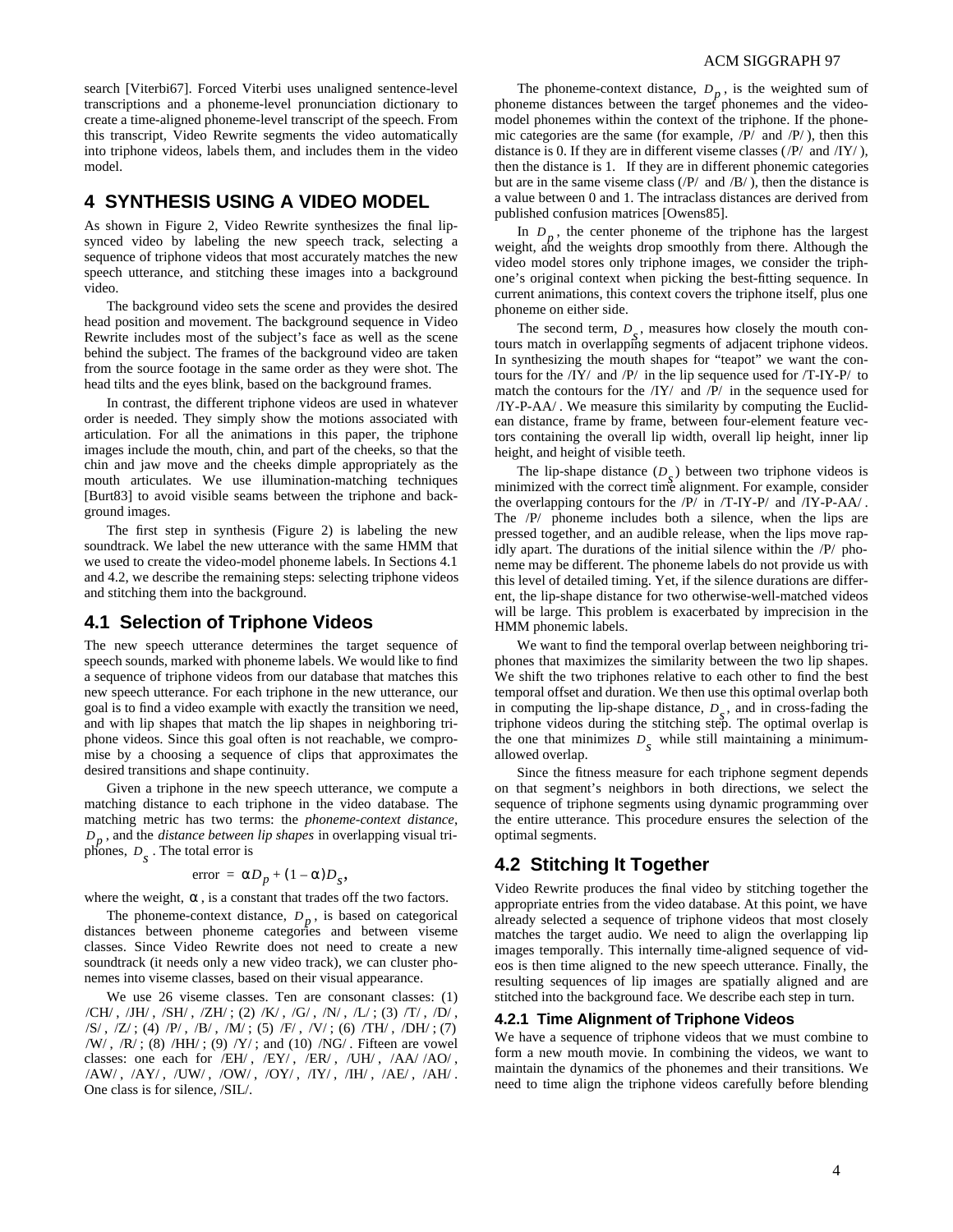them. If we are not careful in this step, the mouth will appear to flutter open and closed inappropriately.

We align the triphone videos by choosing a portion of the overlapping triphones where the two lips shapes are as similar as possible. We make this choice when we evaluate  $D<sub>a</sub>$  to choose the sequence of triphone videos (Section 4.1). We use the overlap duration and shift that provide the minimum value of  $D<sub>s</sub>$  for the given videos. *D s*

#### **4.2.2 Time Alignment of the Lips to the Utterance**

We now have a self-consistent temporal alignment for the triphone videos. We have the correct articulatory motions, in the correct order to match the target utterance, but these articulations are not yet time aligned with the target utterance.

We align the lip motions with the target utterance by comparing the corresponding phoneme transcripts. The starting time of the center phone in the triphone sequence is aligned with the corresponding label in the target transcript. The triphone videos are then stretched or compressed such that they fit the time needed between the phoneme boundaries in the target utterance.

#### **4.2.3 Combining of the Lips and the Background**

The remaining task is to stitch the triphone videos into the background sequence. The correctness of the facial alignment is critical to the success of the recombination. The lips and head are constantly moving in the triphone and background footage. Yet, we need to align them all so that the new mouth is firmly planted on the face. Any error in spatial alignment causes the mouth to jitter relative to the face—an extremely disturbing effect.

We again use the mask from Figure 4 to help us find the optimal global transform to register the faces from the triphone videos with the background face. The combined tranforms from the mouth and background images to the template face (Section 3.1) give our starting estimate in this search. Re-estimating the global transform by directly matching the triphone images to the background improves the accuracy of the mapping.

We use a replacement mask to specify which portions of the final video come from the triphone images and which come from the background video. This replacement mask warps to fit the new mouth shape in the triphone image and to fit the jaw shape in the background image. Figure 5 shows an example replacement mask, applied to triphone and background images.

Local deformations are required to stitch the shape of the mouth and jaw line correctly. These two shapes are handled differently. The mouth's shape is completely determined by the triphone images. The only changes made to these mouth shapes are imposed to align the mouths within the overlapping triphone images: The lip shapes are linearly cross-faded between the shapes in the overlapping segments of the triphone videos.



Figure 5: Facial fading mask. This mask determines which portions of the final movie frames come from the background frame, and which come from the triphone database. The mask should be large enough to include the mouth and chin. These images show the replacement mask applied to a triphone image, and its inverse applied to a background image. The mask warps according to the mouth and chin motions.

The jaw's shape, on the other hand, is a combination of the background jaw line and the two triphone jaw lines. Near the ears, we want to preserve the background video's jaw line. At the center of the jaw line (the chin), the shape and position are determined completely by what the mouth is doing. The final image of the jaw must join smoothly together the motion of the chin with the motion near the ears. To do this, we smoothly vary the weighting of the background and triphone shapes as we move along the jawline from the chin towards the ears.

The final stitching process is a three-way tradeoff in shape and texture among the fade-out lip image, the fade-in lip image, and the background image. As we move from phoneme to phoneme, the relative weights of the mouth shapes associated with the overlapping triphone-video images are changed. Within each frame, the relative weighting of the jaw shapes contributed by the background image and of the triphone-video images are varied spatially.

The derived fiduciary positions are used as control points in morphing. All morphs are done with the Beier-Neely algorithm [Beier92]. For each frame of the output image we need to warp four images: the two triphones, the replacement mask, and the background face. The warping is straightforward since we automatically generate high-quality control points using the eigenpoints algorithm.

# **5 RESULTS**

We have applied Video Rewrite to several different training databases. We recorded one video dataset specifically for our evaluations. Section 5.1 describes our methods to collect this data and create lip-sync videos. Section 5.2 evaluates the resulting videos.

We also trained video models using truncated versions of our evaluation database. Finally, we used old footage of John F. Kennedy. We present the results from these experiments in Section 5.3.

## **5.1 Methods**

We recorded about 8 minutes of video, containing 109 sentences, of a subject narrating a fairy tale. During the reading, the subject was asked to directly face the camera for some parts (still-head video) and to move and glance around naturally for others (moving-head video). We use these different segments to study the errors in local deformations separately from the errors in global spatial registration. The subject was also asked to wear a hat during the filming. We use this landmark to provide a quantitative evaluation of our global alignment. The hat is strictly outside all our alignment masks and our eigenpoints models. Thus, having the subject wear the hat does not effect the magnitude or type of errors that we expect to see in the animations—it simply provides us with a reference marker for the position and movement of her head.

To create a video model, we trained the system on all the stillhead footage. Video Rewrite constructed and annotated the video model with just under 3500 triphone videos automatically, using HMM labeling of triphones and eigenpoint labeling of facial contours.

Video Rewrite was then given the target sentence, and was asked to construct the corresponding image sequence. To avoid unduly optimistic results, we removed from the database the triphone videos from training sentences similar to the target. A training sentence was considered similar to the target if the two shared a phrase two or more words long. Note that Video Rewrite would not normally pare the database in this manner: Instead, it would take advantage of these coincidences. We remove the similar sentences to avoid biasing our results.

We evaluated our output footage both qualitatively and quantitatively. Our qualitative evaluation was done informally, by a panel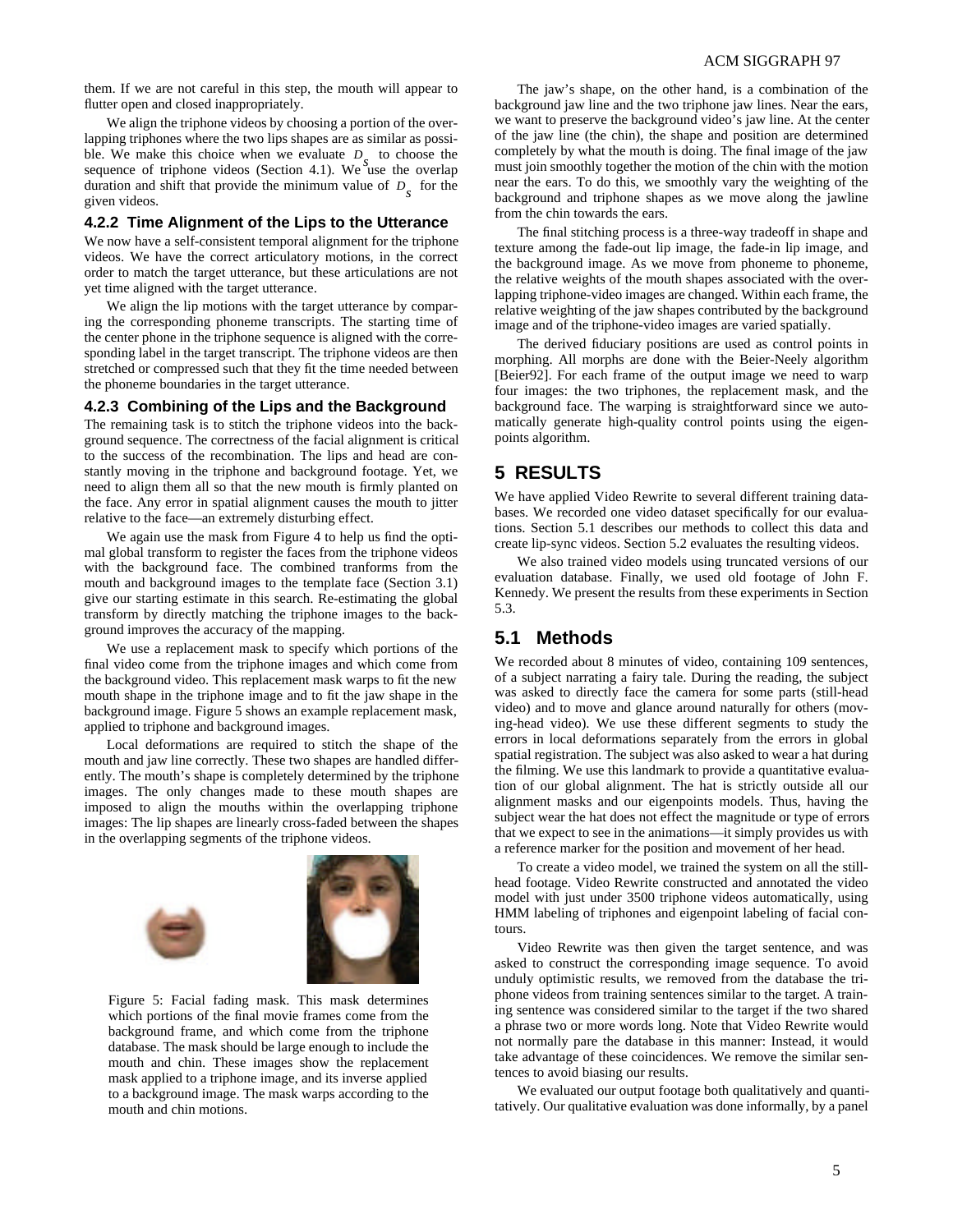of observers. There are no accepted metrics for evaluating lipsynced footage. Instead, we were forced to rely on the qualitative judgements listed in Section 5.2.

Only the (global) spatial registration is evaluated quantitatively. Since our subject wore a hat that moved rigidly with her upper head, we were able to measure quantitatively our global-registration error on this footage. We did so by first warping the full frame (instead of just the mouth region) of the triphone image into the coordinate frame of the background image. If this global transformation is correct, it should overlay the two images of the hat exactly on top of one another. We measured the error by finding the offset of the correlation peak for the image regions corresponding to the front of the hat. The offset of the peak is the registration error (in pixels).

# **5.2 Evaluation**

Examples of our output footage can be seen at http://www.interval.com/papers/1997-012/. The top row of Figure 6 shows example frames, extracted from these videos. This section describes our evaluation criteria and the results.

## **5.2.1 Lip and Utterance Synchronization**

How well are the lip motions synchronized with the audio? We evaluate this measure on the still-head videos. There occasionally are visible timing errors in plosives and stops.

#### **5.2.2 Triphone-Video Synchronization**

Do the lips flutter open and closed inappropriately? This artifact usually is due to synchronization error in overlapping triphone videos. We evaluated this measure on the still-head videos. We do not see any artifacts of this type.

### **5.2.3 Natural Articulation**

Assuming that neither of the artifacts from Sections 5.2.1 or 5.2.2 appear, do the lip and teeth articulations look natural? Unnaturallooking articulation can result if the desired sequence of phonemes is not available in the database, and thus another sequence is used in its place. In our experiments, this replacement occurred on 31 percent of the triphone videos. We evaluated this measure on the

still-head videos. We do not see this type of error when we use the full video model. Additional experiments in this area are described in Section 5.3.1.

### **5.2.4 Fading-Mask Visibility and Extent**

Does the fading mask show? Does the animation have believable texture and motion around the lips and chin? Do the dimples move in sync with the mouth? We evaluated this measure on all the output videos. The still-head videos better show errors associated with the extent of the fading mask, whereas the moving-head videos better show errors due to interactions between the fading mask and the global transformation. Without illumination correction, we see artifacts in some of the moving-head videos, when the subject looked down so that the lighting on her face changed significantly. These artifacts disappear with adaptive illumination correction [Burt83].

### **5.2.5 Background Warping**

Do the outer edges of the jaw line and neck, and the upper portions of the cheeks look realistic? Artifacts in these areas are due to incorrect warping of the background image or to a mismatch between the texture and the warped shape of the background image. We evaluated this measure on all the output videos. In some segments, we found minor artifacts near the outer edges of the jaw.

#### **5.2.6 Spatial Registration**

Does the mouth seem to float around on the face? Are the teeth rigidly attached to the skull? We evaluated this measure on the moving-head videos. No registration errors are visible.

We evaluated this error quantitatively as well, using the hatregistration metric described in Section 5.1. The mean, median, and maximum errors in the still-head videos were 0.6, 0.5, and 1.2 pixels (standard deviation 0.3); those in the moving-head videos were 1.0, 1.0, and 2.0 pixels (standard deviation 0.4). For comparison, the face covers approximately  $85 \times 120$  pixels.

#### **5.2.7 Overall Quality**

Is the lip-sync believable? We evaluated this measure on all the output videos. We judged the overall quality as excellent.





Figure 6: Examples of synthesized output frames. These frames show the quality of our output after triphone segments have been stitched into different background video frames.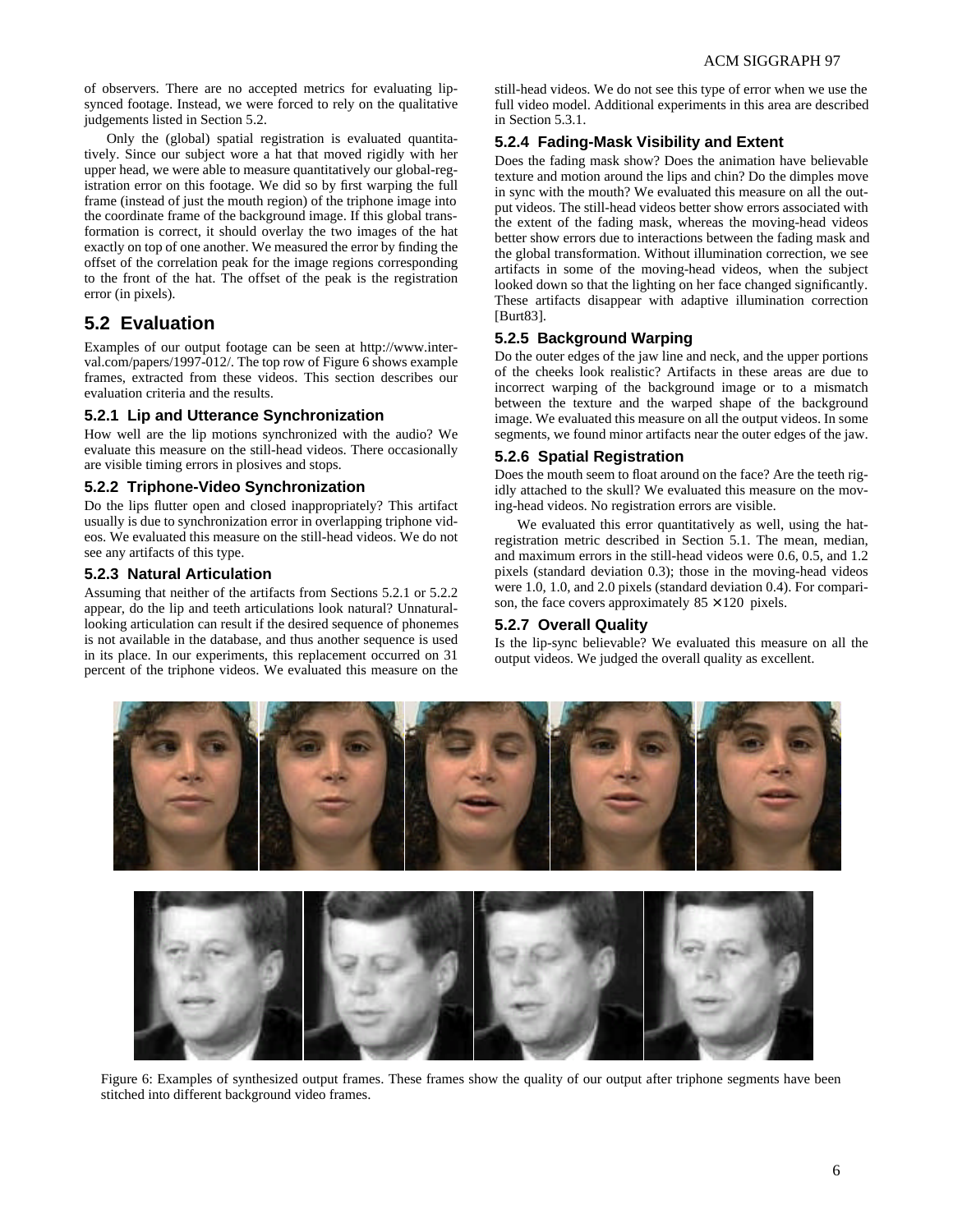# **5.3 Other Experiments**

In this section, we examine our performance using steadily smaller training databases (Section 5.3.1) and using historic footage (Section 5.3.2).

#### **5.3.1 Reduction of Video Model Size**

We wanted to see how the quality fell off as the number of data available in the video model were reduced. With the 8 minutes of video, we have examples of approximately 1700 different triphones (of around 19,000 naturally occurring triphones); our animations used triphones other than the target triphones 31 percent of the time. What happens when we have only 1 or 2 minutes of data? We truncated our video database to one-half, one-quarter, and one-eighth of its original size, and then reanimated our target sentences. The percent of mismatched triphones increased by about 15 percent with each halving of the database (that is, 46, 58, and 74 percent of the triphones were replaced in the reduced datasets). The perceptual quality also degraded smoothly as the database size was reduced. The video from the reduced datasets are shown on our web site.

#### **5.3.2 Reanimation of Historic Footage**

We also applied Video Rewrite to public-domain footage of John F. Kennedy. For this application, we digitized 2 minutes (1157 triphones) of Kennedy speaking during the Cuban missile crisis. Forty-five seconds of this footage are from a close-up camera, about 30 degrees to Kennedy's left. The remaining images are medium shots from the same side. The size ratio is approximately 5:3 between the close-up and medium shots. During the footage, Kennedy moves his head about 30 degrees vertically, reading his speech from notes on the desk and making eye contact with a center camera (which we do not have).

We used this video model to synthesize new animations of Kennedy saying, for example, "Read my lips" and "I never met Forrest Gump." These animations combine the footage from both camera shots and from all head poses. The resulting videos are shown on our web site. The bottom row of Figure 6 shows example frames, extracted from these videos.

In our preliminary experiments, we were able to find the correct triphone sequences just 6% of the time. The lips are reliably synchronized to the utterance. The fading mask is not visible, nor is the background warping. However, the overall animation quality is not as good as our earlier results. The animations include some lip fluttering, because of the mismatched triphone sequences.

Our quality is limited for two reasons. The available viseme footage is distributed over a wide range of vertical head rotations. If we choose triphones that match the desired pose, then we cannot find good matches for the desired phoneme sequence. If we choose triphones that are well matched to the desired phoneme sequence, then we need to dramatically change the pose of the lip images. A large change in pose is difficult to model with our global (affine) transform. The lip shapes are distorted because we assumed, implicitly in the global transform, that the lips lie on a flat plane. Both the limited-triphone and pose problems can be avoided with additional data.

# **6 FUTURE WORK**

There are many ways in which Video Rewrite could be extended and improved. The phonemic labeling of the triphone and background footage could consider the mouth- and jaw-shape information, as well as acoustic data [Bregler95]. Additional lip-image data and multiple eigenpoints models could be added, allowing larger out-of-plane head rotations. The acoustic data could be used in selecting the triphone videos, because facial expressions affect

voice qualities (you can hear a smile). The synthesis could be made real-time, with low-latency.

In Sections 6.1 through 6.3, we explore extensions that we think are most promising and interesting.

# **6.1 Alignment Between Lips and Target**

We currently use the simplest approach to time aligning the lip sequences with the target utterance: We rely on the phoneme boundaries. This approach provides a rough alignment between the motions in the lip sequence and the sounds in the target utterance. As we mentioned in Section 4.1, however, the phoneme boundaries are both imprecise (the HMM alignment is not perfect) and coarse (significant visual and auditory landmarks occur within single phonemes).

A more accurate way to time align the lip motions with the target utterance uses dynamic time warping of the audio associated with each triphone video to the corresponding segment of the target utterance. This technique would allow us to time align the auditory landmarks from the triphone videos with those of the target utterance, even if the landmarks occur at subphoneme resolution. This time alignment, when applied to the triphone image sequence, would then align the visual landmarks of the lip sequence with the auditory landmarks of the target utterance.

The overlapping triphone videos would provide overlapping and conflicting time warpings. Yet we want to keep fixed the time alignment of the overlapping triphone videos, as dictated by the visual distances (Section 4.1 and 4.2). Research is needed in how best to trade off these potentially conflicting time-alignment maps.

## **6.2 Animation of Facial Features**

Another promising extension is animation of other facial parts, based on simple acoustic features or other criteria. The simplest version of this extension would change the position of the eyebrows with pitch [Ohala94]. A second extension would index the video model by both triphone and expression labels. Using such labels, we would select smiling or frowning lips, as desired. Alternatively, we could impose the desired expression on a neutral mouth shape, for those times when the appropriate combinations of triphones and expression are not available. To do this imposition correctly, we must separate which deformations are associated with articulations, and which are associated with expressions, and how the two interact. This type of factorization must be learned from examples [Tenenbaum97].

# **6.3 Perception of Lip Shapes**

In doing this work, we solved many problems—automatic labeling, matching, and stitching—yet we found many situations where we did not have sufficient knowledge of how people perceive speaking faces. We would like to know more about how important the correct lip shapes and motions are in lip synching. For example, one study [Owens85] describes the confusibility of consonants in vowel–consonant–vowel clusters. The clustering of consonants into viseme class depends on the surrounding vowel context. Clearly, we need more sophisticated distance metrics within and between viseme classes.

# **7 CONTRIBUTIONS**

Video Rewrite is a facial animation system that is driven by audio input. The output sequence is created from real video footage. It combines background video footage, including natural facial movements (such as eye blinks and head motions) with natural footage of mouth and chin motions. Video Rewrite is the first facial-animation system to automate all the audio- and video-labeling tasks required for this type of reanimation.